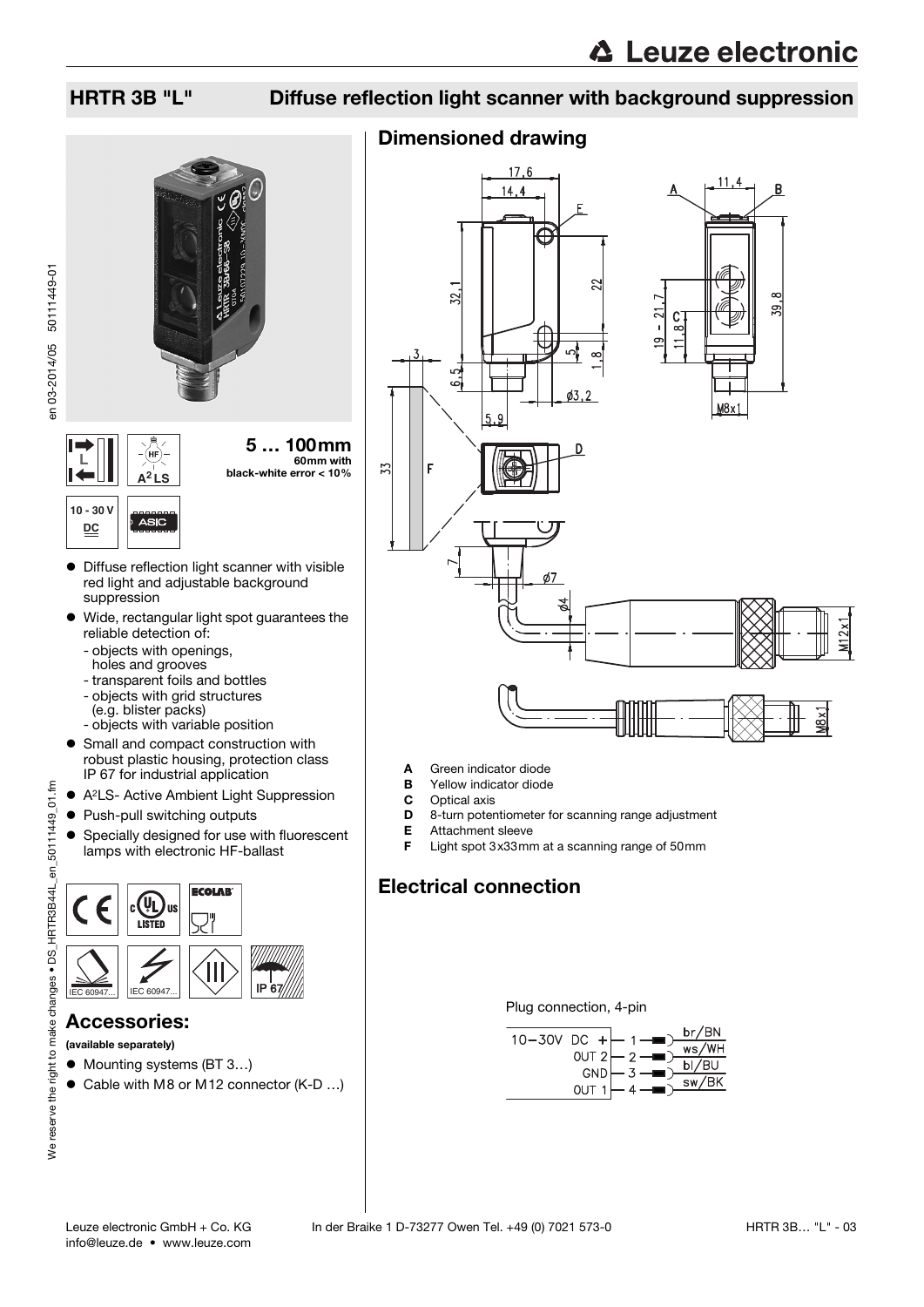# **△ Leuze electronic**

### HRTR 3B "L"

#### Tables

#### 1 5 50 100 2 | 5 | 45 | 90 3 5 40 80 1 white 90% 2 grey 18% 3 black 6%

Scanning range [mm] Typ. scanning range limit [mm]

### Diagrams



### Remarks

**Operate in accordance with intended use!**

- $\%$  This product is not a safety sensor and is not intended as personnel protection.
- $\ddot{\phi}$  The product may only be put into operation by competent persons.
- $\ddot{\mathbb{Q}}$  Only use the product in accor-
- dance with the intended use.

### Mounting system:



(part no. 50060511)  $(2) + (3) = BT 3.11$ (part no. 50105585)  $① +② +③ = BT 3B$ (part no. 50105546)

### **Specifications**

#### Optical data

Typ. scanning range limit <sup>1)</sup> Scanning range<sup>2)</sup> Adjustment range<br>Light spot Light source 3)<br>Wavelength

#### Timing

Switching frequency 150Hz<br>
Besponse time 3.3ms Response time<br>Delay before start-up

#### Electrical data

Operating voltage  $U_B$ <sup>4)</sup><br>Besidual ripple Open-circuit current ≤ 15mA Switching output<br>
Switching output<br>
Function characteristics<br>
Signal voltage high/low<br>  $\geq (U_B - 2V)/\leq 2V$ <br>
Output current<br>  $max. 100mA$ Signal voltage high/low Output current<br>Scanning range

Indicators Green LED ready<br>
Yellow LED ready<br>
object

## **Mechanical data**<br>Housing

#### Environmental data

Ambient temp. (operation/storage) -30°C … +55°C/-30°C … +70°C<br>Protective circuit <sup>5)</sup> 2, 3 VDE safety class III<br>Protection class III P67 Protection class<br>Light source Standards applied<br>Certifications

5 … 100mm see tables<br>20 ... 100mm approx.  $3 \times 33$  mm<sup>2</sup> at 50 mm LED (modulated light) 620nm (visible red light)

 $\leq$  300ms (acc. to. IEC 60947-5-2)

Operating voltage U<sub>B</sub> <sup>4)</sup>  $10... 30 \text{VDC}$  (incl. residual ripple)<br>Residual ripple  $\leq 15\%$  of U<sub>B</sub> 2 PNP switching outputs, complementary<br>light/dark switching adjustable via 8-turn potentiometer

object detected - reflection

Housing plastic (PC-ABS); 1 attachment sleeve, nickel-plated steel Optics cover plastic (PMMA) Weight Weight Weight with connector: 10g with 200mm cable and connector: 20g with 2m cable: 50g Connection type 2m cable (cross section 4x0.20mm²), connector M8 metal, 0.2m cable with connector M8 or M12

> $2, 3$ free group (in accordance with EN 62471)<br>IEC 60947-5-2 UL 508, C22.2 No.14-13  $4)$  6)

- 1) Typ. scan. range limit: max. achievable scanning range for light objects (white 90%)
- 2) Scanning range: recommended scanning range for objects with different diffuse reflection<br>3) Average life expectancy 100.000h at an ambient temperature of  $25^{\circ}$ C
- Average life expectancy 100,000h at an ambient temperature of 25°C 4) Observe the safety regulations and installation instructions regarding power supply and wiring; for UL applications: only for use in "Class 2" circuits acc. to NEC
- 
- 5) 2=polarity reversal protection, 3=short-circuit protection for all transistor outputs 6) These proximity switches shall be used with UL Listed Cable assemblies rated 30V, 0.5A min, in the field installation, or equivalent (categories: CYJV/CYJV7 or PVVA/PVVA7)

## Remarks

Adapter plate: BT 3.2 (part no. 50103844) for alternate mounting on 25.4mm hole spacing (Omron E3Z, Sick W100…)

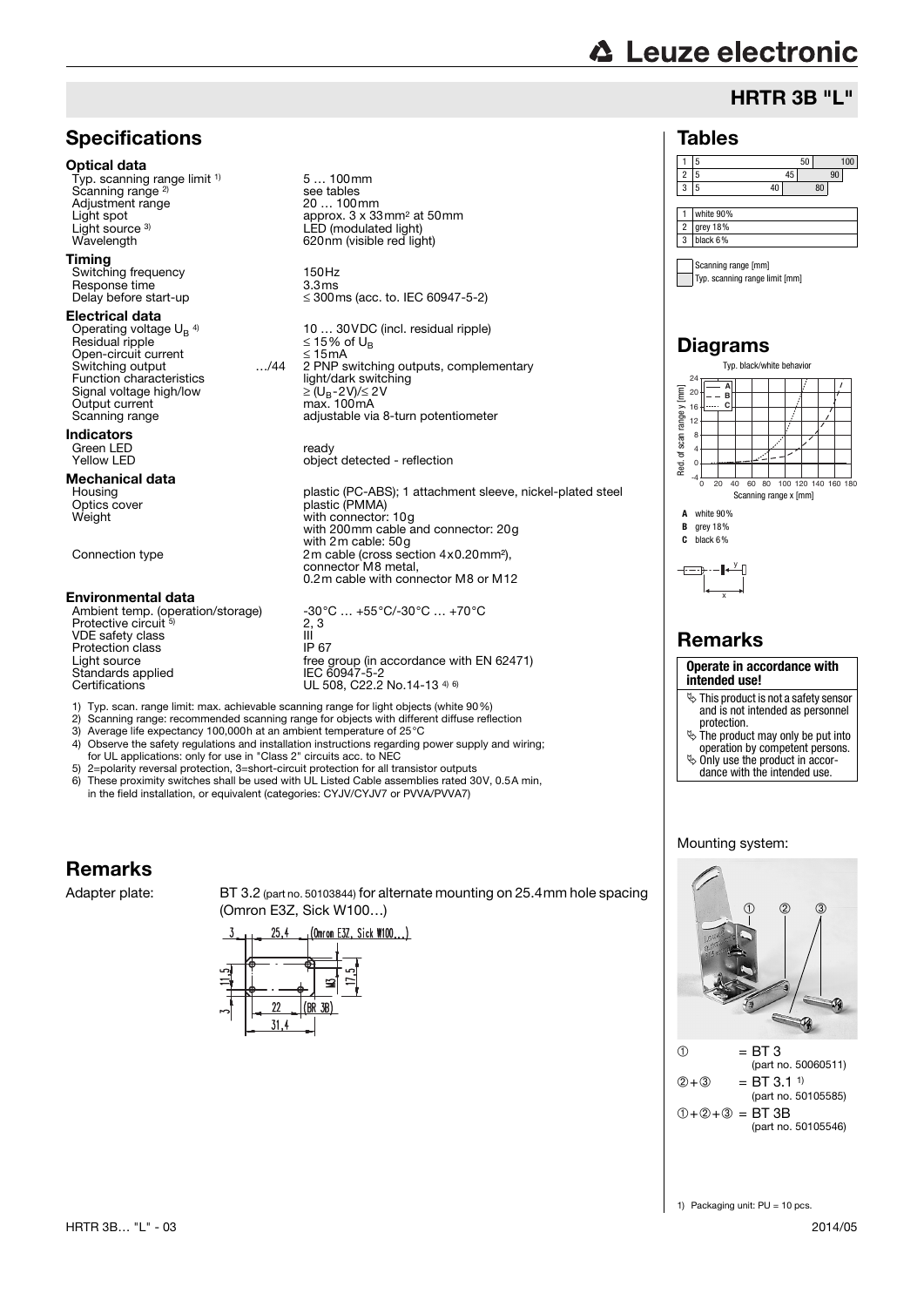## HRTR 3B "L" Diffuse reflection light scanner with background suppression

### Order guide

| <b>Selection table</b><br>Order code $\rightarrow$<br>Equipment $\blacklozenge$ |                                                                         |                              |                      |                                             | <b>HRTR 3B/44-L, 200-S8</b><br>Part No. 50113317 |  |  |  |  |
|---------------------------------------------------------------------------------|-------------------------------------------------------------------------|------------------------------|----------------------|---------------------------------------------|--------------------------------------------------|--|--|--|--|
| Output 1<br>(0UT1)                                                              | push-pull switching output                                              | <del>⇔</del>                 | light switching<br>О | <b>HRTR 3B/44-L-S8</b><br>Part No. 50111443 |                                                  |  |  |  |  |
|                                                                                 |                                                                         |                              | dark switching       |                                             |                                                  |  |  |  |  |
|                                                                                 | PNP transistor output                                                   | $\overline{\ominus}$         | O<br>light switching | $\bullet$                                   |                                                  |  |  |  |  |
|                                                                                 |                                                                         |                              | dark switching       |                                             |                                                  |  |  |  |  |
|                                                                                 | NPN transistor output                                                   | ⇔                            | O<br>light switching |                                             |                                                  |  |  |  |  |
|                                                                                 |                                                                         |                              | dark switching       |                                             |                                                  |  |  |  |  |
| Output 2<br>(0 <sup>U</sup> T <sub>2</sub> )                                    | push-pull switching output                                              | $\overline{\mathbb{C}}$      | light switching<br>О |                                             |                                                  |  |  |  |  |
|                                                                                 |                                                                         |                              | dark switching       |                                             |                                                  |  |  |  |  |
|                                                                                 | PNP transistor output                                                   | $\overline{\leftrightarrow}$ | O<br>light switching |                                             |                                                  |  |  |  |  |
|                                                                                 |                                                                         |                              | dark switching       |                                             |                                                  |  |  |  |  |
|                                                                                 | NPN transistor output                                                   |                              | O<br>light switching |                                             |                                                  |  |  |  |  |
|                                                                                 |                                                                         |                              | dark switching       |                                             |                                                  |  |  |  |  |
| Connection                                                                      | cable 2,000mm                                                           |                              | 4-wire               |                                             |                                                  |  |  |  |  |
|                                                                                 | M8 connector, metal                                                     |                              | 3-pin                |                                             |                                                  |  |  |  |  |
|                                                                                 | M8 connector, metal                                                     |                              | 4-pin                | $\bullet$                                   |                                                  |  |  |  |  |
|                                                                                 | 200 mm cable with M8 connector                                          |                              | 3-pin                |                                             |                                                  |  |  |  |  |
|                                                                                 | 200 mm cable with M8 connector                                          |                              | 4-pin                |                                             | ●                                                |  |  |  |  |
|                                                                                 | 200 mm cable with M12 connector                                         |                              | 4-pin                |                                             |                                                  |  |  |  |  |
|                                                                                 | 200 mm cable with XHP connector                                         |                              | 4-pin                |                                             |                                                  |  |  |  |  |
|                                                                                 | pin 2: not assigned, suitable for connecting to AS-i coupling<br>module |                              |                      |                                             |                                                  |  |  |  |  |
| Configuration                                                                   | freely adjustable via 8-turn potentiometer                              |                              |                      |                                             |                                                  |  |  |  |  |
|                                                                                 | preset to scanning range [mm]:                                          |                              |                      |                                             |                                                  |  |  |  |  |

### Application notes



- For glossy surfaces (e.g. metals), the light beam should not be incident on the object surface at a right angle. A slight inclination is sufficient for preventing undesired direct reflections. This may result in a reduction in the scanning range.
- Outside of the scanning range, the sensor operates as an energetic diffuse reflection light scanner. Light objects can still be reliably detected up to the scanning range limit.
- The sensors are equipped with effective measures for the maximum avoidance of mutual interference should they be mounted opposite one another. Opposite mounting of multiple sensors of the same type should, however, absolutely be avoided.